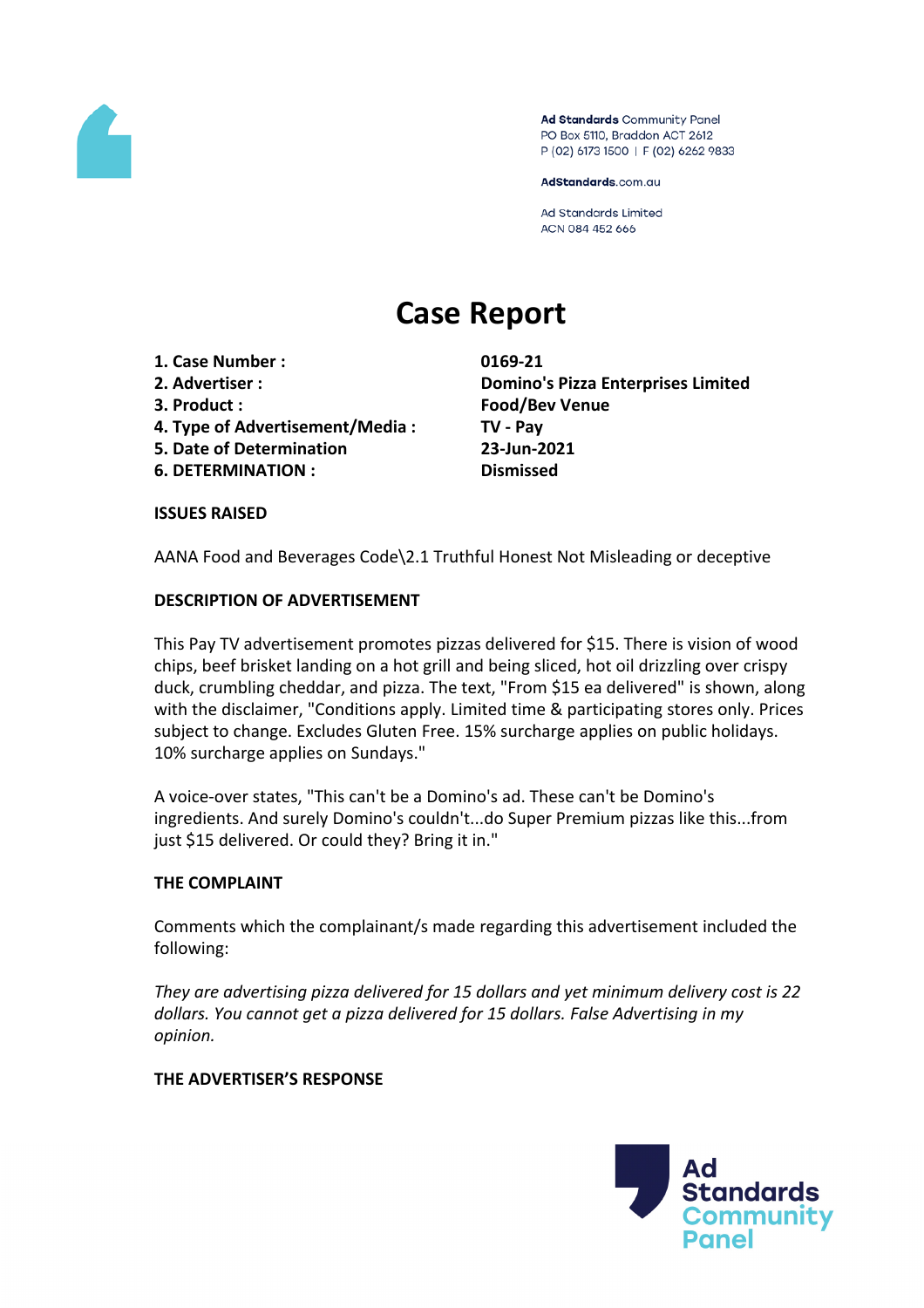

Comments which the advertiser made in response to the complainant/s regarding this advertisement include the following:

*We refer to your letter dated 10 June 2021 enclosing a complaint received by Ad Standards in relation to a Domino's television advertisement. Domino's has reviewed the details included in the complaint and makes the following preliminary points:*

- *a) the complaint alleges the television advertisement it advertises "..pizza delivered for 15 dollars and yet minimum delivery cost is 22 dollars. You cannot get a pizza for 15 dollars." The complaint does not include any other description, details or particulars to identify or describe the television advertisement.*
- *b) the complaint does include in respect of the television advertisement the time, date and channel it aired, being 16.41pm on 31 May 2021 on Foxtel channel 108. Domino's has relied on this to conclude that the television advertisement that is the subject of the complaint is for the new Domino's Super Premium Range pizza that is being promoted at the specified price of "from \$15 each delivered" (the Advertisement).*
- *c) Domino's submits all supporting information and material requested in your letter in connection with the Advertisement as part of this response (including a link to view the Advertisement.*

*Firstly, thank you for providing Domino's with the opportunity to respond to the complaint regarding the Advertisement. Domino's takes its responsibility as an advertiser very seriously and encourages any feedback from the community to better understand and respond to any issues or concerns that may be raised in connection with our advertisements.*

*Domino's response to the complaint considers the Advertisement in light of the provisions contained within the AANA Code of Ethics (AANA Code), the AANA Food and Beverages Advertising and Marketing Communications Code (Food Code), the AANA Code for Advertising and Marketing Communications to Children (AMCC Code), the Australian Food and Grocery Council Responsible Children's Marketing Initiative (RCMI) and the Australian Quick Service Restaurant Industry Code for Responsible Advertising and Marketing to Children (QSR Code), all together the "Codes".*

*Domino's entirely refutes any suggestion in the complaint or otherwise that the Advertisement breaches the Codes.*

*We note your letter raises concern about the Advertisement in connection with section 2.1 of the Food Code. We entirely refute any suggestion that the Advertisement constitutes a breach of section 2.1 of the Food Code. It is Domino's position that the Advertisement does not breach section 2.1 of the Food Code or any of the Codes, for the reasons set out in this response.*

*AANA Code of Ethics (AANA Code)*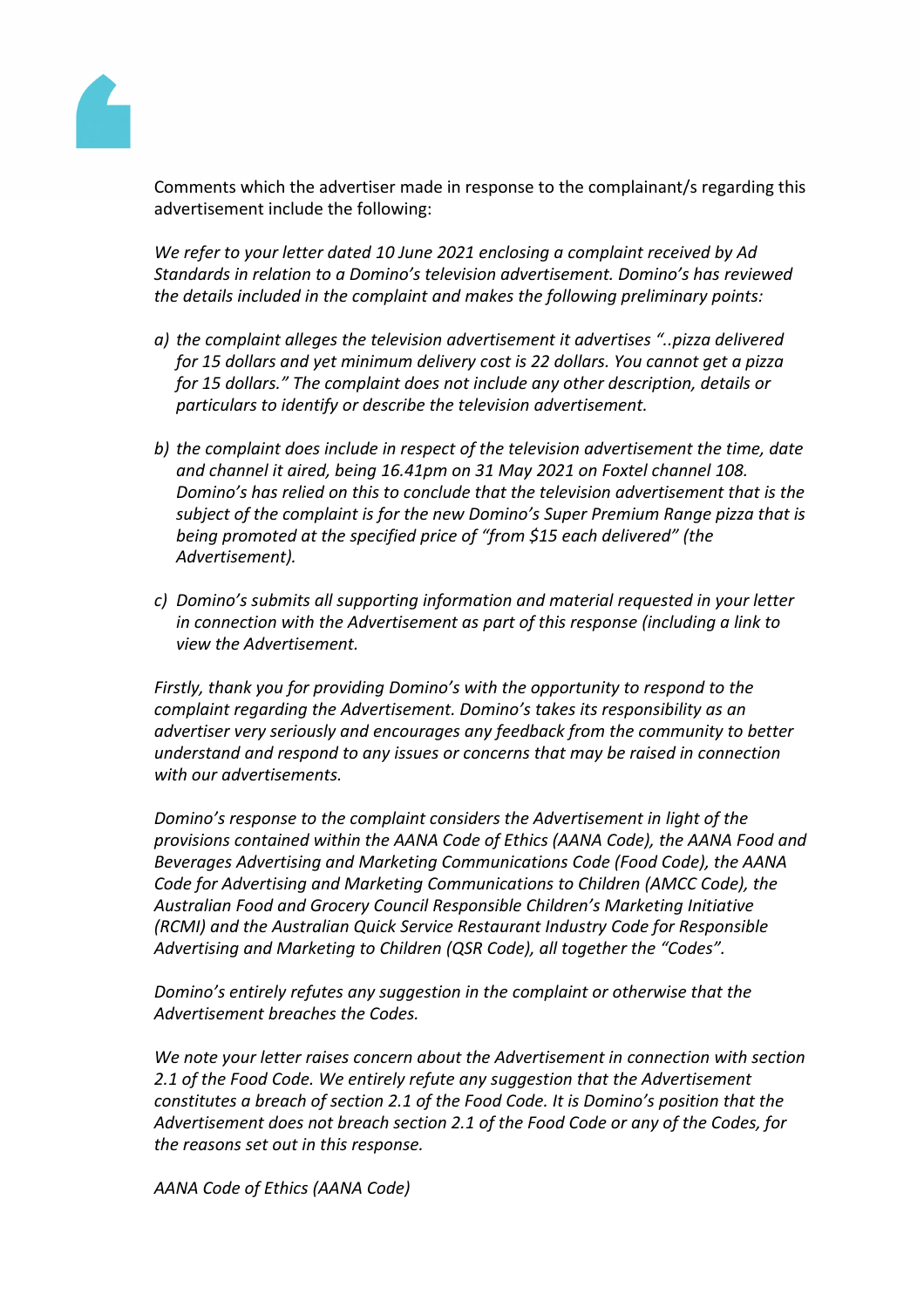

*As requested in your letter, Domino's provide the following responses in respect of section 2, specifically sections 2.1 to 2.7 inclusive, of the AANA Code.*

### *Section 2.1 – Discrimination or vilification*

*Domino's does not believe that the Advertisement portrays people or depicts material in a way which discriminates against or vilifies any person or section of a community on account of race, ethnicity, nationality, gender, age, sexual preference, religion, disability, mental illness or political belief.*

#### *Section 2.2 – Exploitative or degrading*

*Domino's does not believe that the Advertisement employs sexual appeal which is exploitative or degrading of any individual or group of people in any manner whatsoever.*

#### *Section 2.3 – Violence*

*Domino's does not believe that the Advertisement presents or portrays violence in any manner whatsoever.*

#### *Section 2.4 – Sex, sexuality and nudity*

*Domino's does not believe that the Advertisement displays any sex, sexuality or nudity that is not only not sensitive to the relevant audience, but in any manner whatsoever.*

#### *Section 2.5 – Language*

*Domino's does not believe that the Advertisement uses any inappropriate language whatsoever.*

#### *Section 2.6 – Health and safety*

*Domino's does not believe that the Advertisement depicts any material contrary to prevailing community standards on health and safety.*

# *Section 2.7 – Distinguishable as advertising*

*Domino's does not believe that the Advertisement is not clearly distinguishable as advertising and is relevant to its audience.*

# *AANA Food and Beverages Code (Food Code)*

*Your letter indicates that the complaint raises concern that the Advertisement is "deceptive" under section 2.1 of the Food Code, which Domino's refutes entirely.*

# *Section 2.1 of Food Code provides that:*

*"Advertising or Marketing Communication for Food or Beverage Products shall be truthful and honest, shall not be or be designed to be misleading or deceptive or otherwise contravene Prevailing Community Standards, and shall be communicated in a manner appropriate to the level of understanding of the target audience of the Advertising or Marketing Communication with an accurate presentation of all information including any references to nutritional values or health benefits."*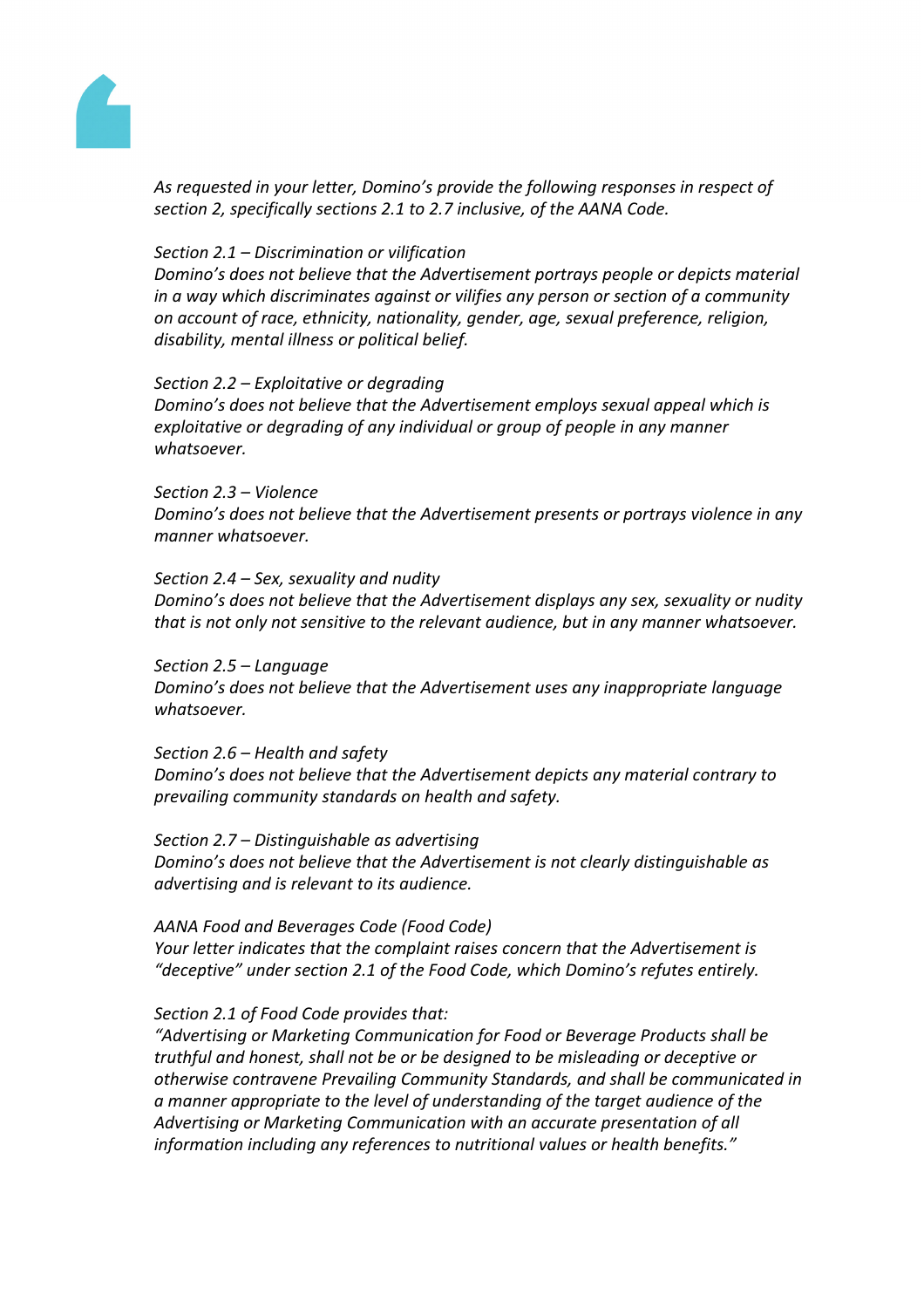

*Domino's further notes that the Ad Standards Community Panel (Panel) is likely to consider the Practice Note relating to the Food Code which provides: "In testing the requirement that an advertising or marketing communication shall be truthful and honest, the Community Panel will consider whether the information most likely to be taken from the advertisement by an average consumer in the target market would be reasonably regarded as truthful and honest…"*

*Application Section 2.1 of the Food Code to the Advertisement The Advertisement is for Domino's new Super Premium range pizzas. The details in the complaint are as follows:*

*"They are advertising pizza delivered for 15 dollars and yet minimum delivery cost is 22 dollars. Cannot get a pizza for 15 dollars."*

*The following claims are made in the Advertisement (at 0:09-0:10):*

- *a) "From \$15 ea delivered." (visual graphic/text); and*
- *b) "Disclaimer: Conditions apply. Limited time & participating stores only. Prices subject to change. Excludes Gluten Free. 15% surcharge applies on public holidays. 10% surcharge applies on Sundays." (visual graphic/text);*
- *c) "…from just \$15 delivered." (audio).*

*Domino's considers that the primary message in the Advertisement is that the customer can purchase any pizza in the new Domino's Super Premium Range from \$15 each delivered. The claims in the Advertisement are clear and the product in the Advertisement (being a new Domino's Super Premium Range pizza) can in fact be purchased from \$15 each including delivery; a customer is not required to spend a minimum amount before they are eligible to have the particular product on offer at the stated price in the Advertisement.*

*The Advertisement is part of a national campaign that is voucher code driven and heavily promoted with marketing materials (including print, electronic direct mail (eDM), App and web channels) that enable the customer to easily purchase the product at the stated price in the Advertisement. For example, on the Domino's Online Ordering Platform, an immediate pop up is shown to the customer to apply the voucher code for the product that relates to the Advertisement (see example in Exhibit A). Alternatively, the product would be easily able to purchased via telephone at the customer's request.* 

*We consider that the target audience is broad and would include people that regularly consume Domino's pizza and are familiar with Domino's price points and promotions. It is possible that the target audience would also include people that are not frequent customers and who are not familiar with Domino's price point and promotions. It is not relevant which category the complainant falls into. Domino's argues that any reasonable consumer have viewed the Advertisement that subsequently makes the decision to purchase the product on offer in the Advertisement is able to access the Product in the Advertisement very easily having regard to the promotional and marketing material in its support. We are seeing high redemption in connection with the product that is the subject of the Advertisement, which suggests our target*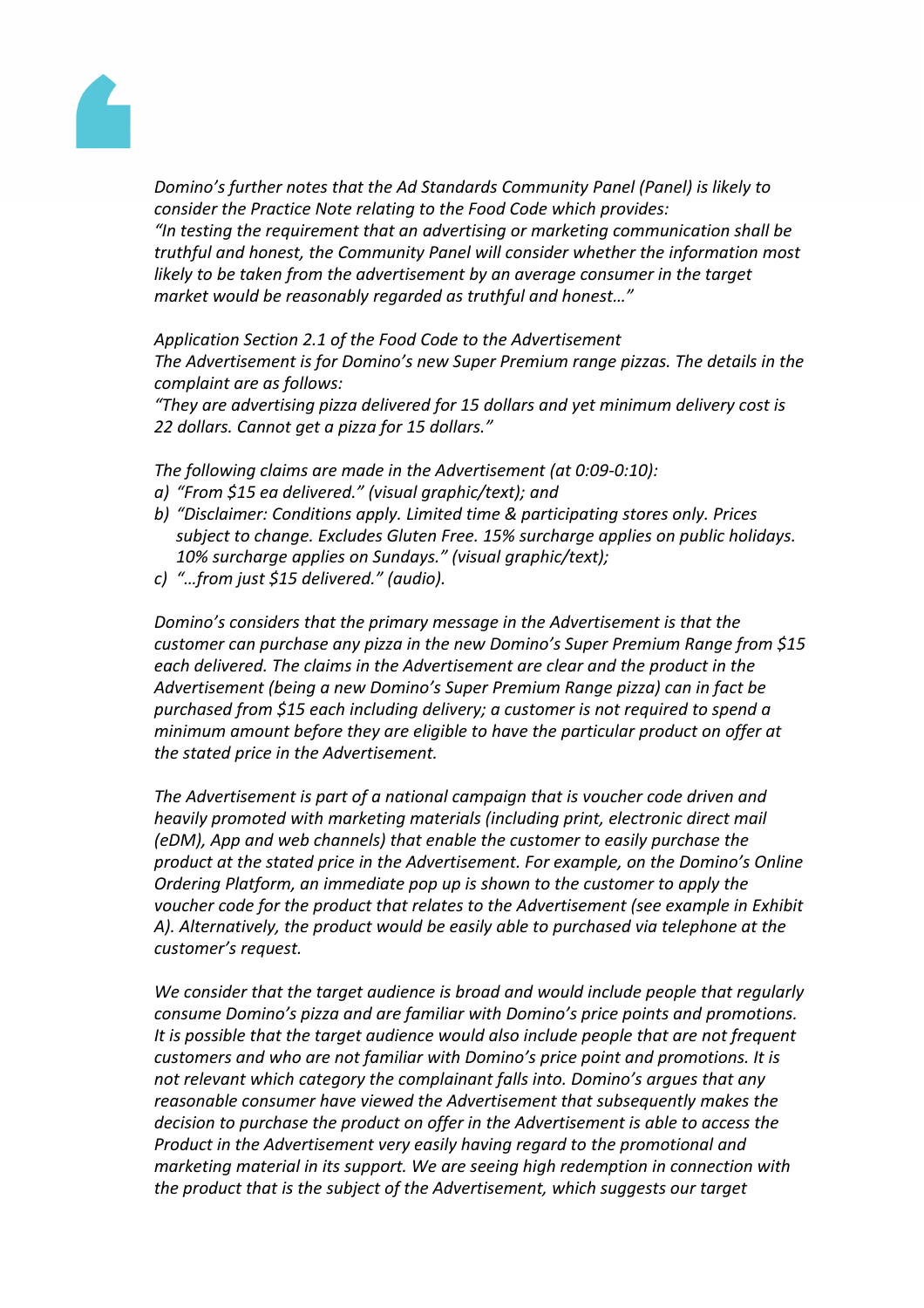

*audience generally are finding it easy to access. We submit that reasonably includes target audience members who are making the decision to purchase the Product after viewing the Advertisement.*

*Having regard to the above, Domino's submits that a reasonable consumer in the target market would view the Advertisement and consider that it is not misleading or deceptive and clear in its intended message, being that any new pizza in the Domino's Super Premium Range is from \$15 each including delivery. As the Advertisement is communicated in a manner appropriate to the level of understanding of the target audience of the Advertisement, it cannot be considered misleading or deceptive under Section 2.1 of the Food Code. We respectfully submit that there is no basis for the Panel to uphold the complaint on grounds it constitutes a breach of Section 2.1 of the Food Code.*

# *Further Codes*

*We further note that the AANA Code also incorporates the AANA Code for Advertising and Marketing Communications to Children and the following initiatives: the Australian Food and Grocery Council Responsible Children's Marketing Initiative and the Australian Quick Service Restaurant Industry Code for Responsible Advertising and Marketing to Children (Further Codes). As our products are likely to also come within the scope of these Further Codes, we confirm that these Further Codes have also been considered and we do not believe that any section within those Further Codes have been breached by the Advertisement in any way.*

*For the above reasons, we respectfully submit that the Advertisement is not in breach of the AANA Code, the Food Code or the Codes collectively. If you require any further information, please do not hesitate to make contact with us.*

# **THE DETERMINATION**

The Ad Standards Community Panel (the Panel) considered whether this advertisement breaches the AANA Food and Beverages Advertising and Marketing Communications Code (the Code).

The Panel noted the complainant's concern that the advertisement is deceptive as it is advertising pizza delivered for \$15 however minimum delivery cost is \$22, and therefore the advertisement is misleading.

The Panel viewed the advertisement and noted the advertiser's response.

The Panel noted that the product advertised is food and that therefore the provisions of the Food Code apply.

**Section 2.1 Advertising or marketing communications for food ...shall be truthful and honest, shall not be or be designed to be misleading or deceptive or otherwise contravene prevailing community standards, and shall be communicated in a**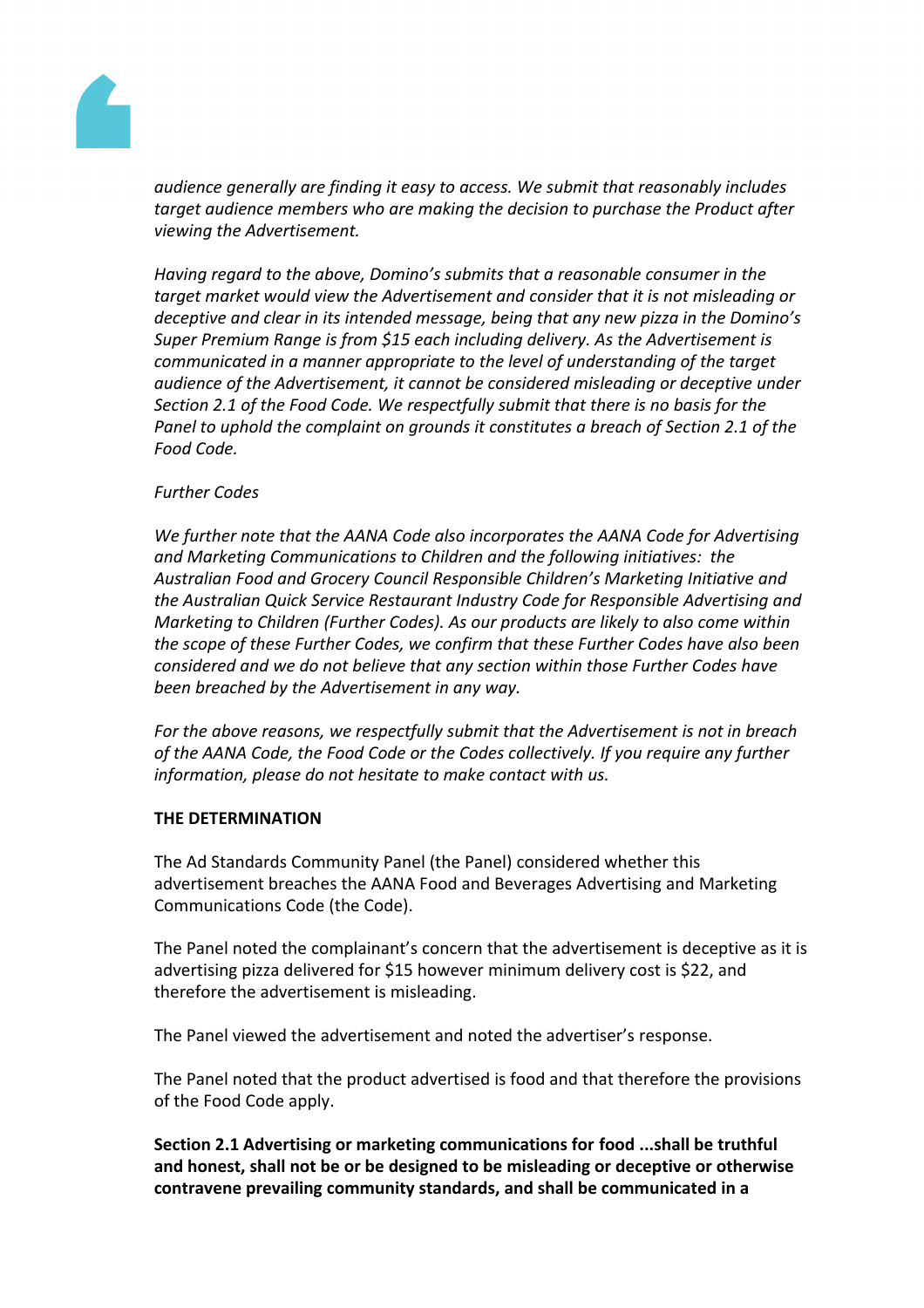

**manner appropriate to the level of understanding of the target audience of the Advertising or Marketing Communication with an accurate presentation of all information including any references to nutritional values or health benefits.**

The Panel considered the Practice Note to this section of the Code which provides that:

*"The Panel will not attempt to apply legal tests in its determination of whether advertisements are truthful and honest, designed to mislead or deceive, or otherwise contravene prevailing community standards in the areas of concern to this Code.*

*"In testing the requirement that an advertising or marketing communication shall be truthful and honest, the Community Panel will consider whether the information most likely to be taken from the advertisement by an average consumer in the target market would be reasonably regarded as truthful and honest…"*

The Panel noted that the target audience would include people that regularly consume Domino's pizza, however considered that the target audience would also include people that are not frequent customers (this is a new product range which is not part of the usual Domino's pizza range) and who are not familiar with Domino's price point.

The Panel noted the advertiser's response that the product itself (Super Premium Pizza) costs \$15 including delivery, and that customers are not required to spend a minimum amount before they are eligible to have the particular product on offer delivered.

The Panel noted that the deal advertised is predominately used by people ordering online where the offer is promoted at the start of the ordering process. The Panel further noted the advertiser's response that this offer is available for people who choose to order over the phone.

The Panel considered that while there is typically a minimum delivery cost associated with ordering this product, most consumers would recognise that this advertisement is promoting a new range of pizzas and that there is a deal available for the pizzas. The Panel noted that the advertisement is not promoting 'free delivery' nor is it promoting other pizzas available.

The Panel noted that the disclaimer on the screen states that terms and conditions apply and lists common surcharges, such as Public Holiday or Sunday surcharges.

The Panel noted that the advertised promotion is available for consumers as presented, being a Super Premium range pizza delivered for \$15 and considered that the advertisement was not misleading in its presentation of the offer.

# **Section 2.1 Conclusion**